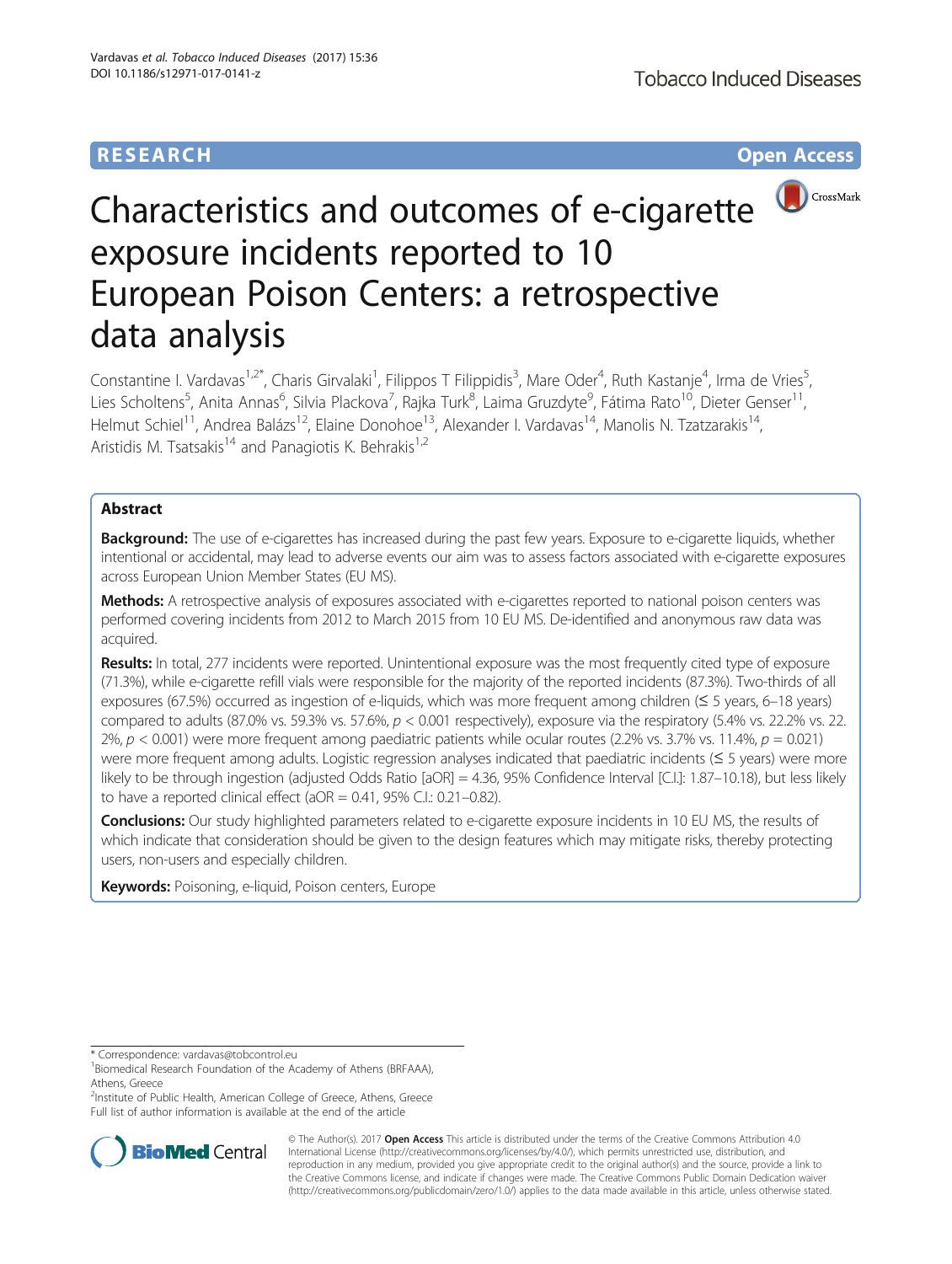## Background

The European Tobacco Products Directive (TPD) 2014/ 40/EU, regulates e-cigarettes across 28 European Member States (EU MS) and includes provisions to harmonise the safety and technical design specifications for e-cigarettes and their refill containers [\[1](#page-6-0)]. The TPD and its accompanying implementing acts regulate many aspects of ecigarette design including but not limited to the volume of the refill container, the nicotine and ingredient content and tamper resistant and child-resistant refill containers [[2\]](#page-6-0). In the USA, the food and Drug administration (FDA) in 2016 also finalized a deeming rule covering the manufacture, import, packaging, labelling, advertising, promotion, sale, and distribution of Electronic Nicotine Delivery Systems (ENDS) in the United States [[3\]](#page-6-0).

E-cigarette refill liquids contain nicotine and a wide variety of chemical components such as humectants, flavours, and potential impurities [\[4](#page-6-0), [5](#page-6-0)]. Exposure to such liquids, whether intentional or accidental, may lead to adverse events [[6\]](#page-6-0). Indeed, several recent reports from poison centers, primarily from the United States (US) and the United Kingdom (UK), have revealed a significant increase in the number of reported incidents of poisoning with ecigarette liquids and associations with specific demographic characteristics [\[4](#page-6-0), [5](#page-6-0)]. However, data from across Europe, are only sporadically available, mostly in the form of case reports in the literature [\[7](#page-6-0)–[9](#page-6-0)].

Due to the fact that the e-cigarette market and respective experimentation or use has been documented to increase over the past few years in Europe [[10, 11](#page-6-0)], it is of significant interest to evaluate the current landscape with regards to adverse exposures to e-cigarette liquids, especially in light of the recent adoption of technical design parameters that e-cigarettes will need to adhere to within the context of alignment with the provisions of the European TPD.

In light of the above our aim was to assess the factors associated with e-cigarette exposure incidents reported to poison centers across multiple EU MS.

## Methods

## Data collection

A retrospective analysis of exposures associated with ecigarettes as reported to national poison centers was conducted, within the context of a study prepared for the Directorate General for Health and Food Safety (EU DG Health and Food Safety), (Chafea/2014/Health/17).

A request for raw data was sent to poison centers within the 22 EU MS. Ten poison centers from equal EU MS (Sweden, The Netherlands, Ireland, Portugal, Austria, Slovakia, Lithuania, Hungary, Croatia and Estonia) agreed to provide raw data covering incidents from 2012 to March 2015. However, three EU MS (Ireland-53 out of 90 incidents, Croatia-3 incidents and Estonia- 10 incidents) were only able to provide summary statistics for the specific incidents reported to their centers, due to lack of detailed data or confidentiality regulations. These 66 incidents were excluded from the statistical analysis and hence all statistical analyses were performed on the 277 incidents from the remaining eight EU MS (Sweden, Ireland-37 out of 90 incidents, The Netherlands, Portugal, Austria, Slovakia, Lithuania and Hungary).

All information requested and received was de-identified and anonymous. Data on age (Paediatric incidents: ≤5 years, 6–18 years, adults: ≥19 years); gender (male, female); route of exposure (ingestion, respiratory, dermal and ocular); initial type of exposure (e-cigarette refill liquid, e-cigarette non refillable, unknown); management of incident (residence/on site, hospital, ambulance, other/unknown); reported clinical outcome (minor effects, moderate effects, major effects, death); and reason of exposure (intentional, unintentional, abuse, misuse, suspected suicide or unknown reason) were collected from the archive of each poison center. For the purpose of our analyses intentional, abuse and misuse were grouped together as intentional exposures.

## Statistical analysis

All variables are displayed as frequencies and percentages (n, %), unless stated otherwise. Chi-square tests were used for associations between categorical variables. Multivariable binary logistic regression models were performed to investigate the association of having an effect from poisoning and route of exposure with age, gender and exposure characteristics. Level of significance was set at  $p < 0.05$  and regression results are presented as adjusted Odds Ratios (aOR) with 95% Confidence Intervals (CI). Data were analyzed using the SPSS statistical package version 21.0 (SPSS, Chicago, IL).

## Results

## Incidents, geographical distribution and time trends

Data for a total of 343 incidents were initially reported while 277 were analysed. Sweden reported the highest number of incidents ( $n = 121$ ) followed by Ireland  $(n = 37)$  and the Netherlands  $(n = 78)$ , while Portugal  $(n = 25)$ , Austria  $(n = 8)$ , Slovakia  $(n = 5)$ , Lithuania  $(n = 2)$  and Hungary  $(n = 1)$  followed with a smaller number of incidents. Among all analysed e-cigarette poisoning incidents, 42.7% ( $n = 118$ ) were among children and the remaining 57.2% ( $n = 158$ ) were among adults. There was approximately equal exposure incidents among males and females (50.6% vs. 49.4%). An increase in the number of reported exposures during the reporting period was noted, 10 in 2012, 85 in 2013 and 140 in 2014.

## Exposure characteristics

Unintentional exposure was the most frequently cited exposure (71.3%,  $n = 196$ ), followed by intentional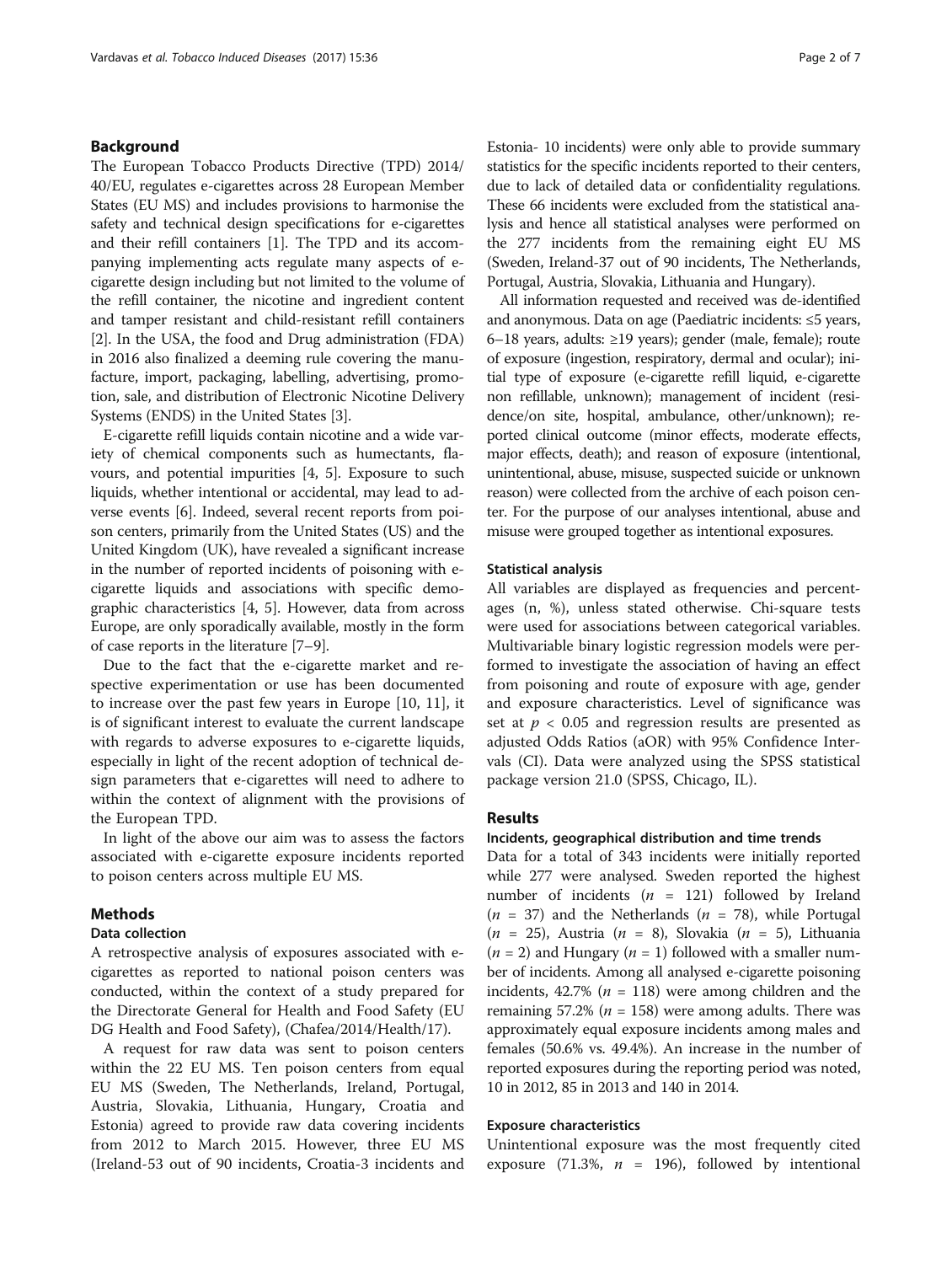(17.8%,  $n = 49$ ), abuse/misuse ( $n = 21$ ) and suspected suicide ( $n = 3$ ). The distribution of incidents via exposure routes and clinical outcomes is depicted in Table 1. A wide range of symptoms were reported, of which vomiting (20.3%), dizziness (14.5%), nausea (13.8%) and throat conditions (9.1%) were the most frequently reported in both children and adults. Abdominal conditions, eye conditions, headache, diarrhoea, breathing conditions and tremor were also reported. The majority of incidents were managed on site (70.1%), 56 incidents (23.7%) were managed in a hospital and 4 incidents (1.7%) in an ambulance setting.

The majority of recorded exposure incidents had a favourable outcome. In 39.4% of them, no effect was reported and a further 53.8% of the incidents resulted in only minor effects, 6.3% reported moderate effects and 1 case reported a major clinical outcome. No deaths were recorded as a result of an e-cigarette exposure within the data collection period and within our data collected.

As depicted in Table [2](#page-3-0), age was associated with the recorded medical outcome, as among incidents which reported clinical effects 65.6% were adults and 34.9% children ( $p = 0.002$ ). Age was also associated with intentional poisoning as the majority of those who reported intentional poisoning using e-liquids were 19 years old or older ( $p < 0.001$ ).

Poisoning though ingestion was the most frequent exposure route both for adults and paediatric patients (both those  $\leq 5$  years and between 6 and 18 years). Exposure via ingestion was more frequent among paediatric patients (≤5 years) (87.0% vs. 59.3 vs. 57.6  $p$  < 0.001) compared with children of 6–18 years and adults, while respiratory exposure was more frequent among adults, and children of 6–18 years of age compared to those  $\leq 5$  $(22.2\% \text{ vs. } 22.2\% \text{ vs. } 5.4\%, p = 0.002).$ 

Ingestion was the most frequently recorded route of exposure in both intentional and unintentional incidents (54.8% and 71.9% respectively,  $p = 0.008$ ), while exposure via the respiratory track was the most frequent route of intentional exposure  $(41.1\% \text{ vs. } 7.1\%, p < 0.001)$ . Finally, as shown in Table [2](#page-3-0), vomiting, dizziness and nausea were the most common clinical symptoms in both intentional and unintentional exposures.

Overall, among incidents that recorded a medical outcome (minor-moderate or major), 54.8% of incidents were associated with ingestion, 28.6% with inhalation, 9.5% of ocular and 7.9% with dermal exposure.

#### Regression analysis

Logistic regression analysis assessing factors associated with reporting a clinical outcome indicated that paediatric incidents ≤5 years of age were less likely to lead to clinical effects (aOR 0.41, 95% C.I.: 0.21–0.82) in comparison to older incidents. Gender, intention and type of

| Table 1 Exposure characteristics of reported incidents and most |
|-----------------------------------------------------------------|
| frequently identified clinical effects from European poison     |
| Centers, 2012–2015                                              |

| %<br>n<br>Unintentional<br>196<br>Exposure Reason<br>Intentional<br>49<br>Abuse<br>15<br>5.5<br>Misuse<br>2.2<br>6<br>Suspected Suicide<br>3<br>1.1<br>Unknown<br>6<br>$2.2\phantom{0}$<br>187<br>Exposure route<br>Ingestion<br>Respiratory<br>46<br>Dermal<br>25<br>9.0<br>Ocular<br>21<br>7.6<br>Other<br>6<br>$2.2\phantom{0}$<br>Initial type of exposure<br>E-cigarette refill liquid<br>240<br>E-cigarette non refill<br>2<br>0.7<br>Unknown type<br>33<br>Clinical effects<br>Vomiting<br>56<br><b>Dizziness</b><br>40<br>Nausea<br>38<br><b>Throat Conditions</b><br>25<br>9.1<br>Throat irritation<br>9<br>3.3<br><b>Burning Throat</b><br>5<br>1.8<br>Oral Mucosal<br>8<br>2.9<br>Salivation<br>2<br>0.7<br>Pharyngitis<br>1<br>0.4<br><b>Abdominal Conditions</b><br>17<br>6.2<br>Eye Conditions<br>5.0<br>14<br>Headache<br>11<br>4.0<br>Diarrhoea<br>8<br>2.9<br><b>Breathing Conditions</b><br>2.9<br>8<br>Tremor<br>4<br>1.4<br>Other<br>75<br>Management of incident<br>Residence/ on site<br>166<br>Hospital<br>56<br>Ambulance<br>$\overline{4}$<br>1.7<br>Other/ Unknown<br>11<br>4.6<br>Minor effect<br>Medical Outcome<br>112<br>No effect<br>82<br>Moderate effect<br>13<br>6.3<br>Major effect<br>1<br>0.5<br>Death<br>0<br>$0.0\,$ |  | Total |      |
|-------------------------------------------------------------------------------------------------------------------------------------------------------------------------------------------------------------------------------------------------------------------------------------------------------------------------------------------------------------------------------------------------------------------------------------------------------------------------------------------------------------------------------------------------------------------------------------------------------------------------------------------------------------------------------------------------------------------------------------------------------------------------------------------------------------------------------------------------------------------------------------------------------------------------------------------------------------------------------------------------------------------------------------------------------------------------------------------------------------------------------------------------------------------------------------------------------------------------------------------------------------|--|-------|------|
|                                                                                                                                                                                                                                                                                                                                                                                                                                                                                                                                                                                                                                                                                                                                                                                                                                                                                                                                                                                                                                                                                                                                                                                                                                                             |  |       |      |
|                                                                                                                                                                                                                                                                                                                                                                                                                                                                                                                                                                                                                                                                                                                                                                                                                                                                                                                                                                                                                                                                                                                                                                                                                                                             |  |       | 71.3 |
|                                                                                                                                                                                                                                                                                                                                                                                                                                                                                                                                                                                                                                                                                                                                                                                                                                                                                                                                                                                                                                                                                                                                                                                                                                                             |  |       | 17.8 |
|                                                                                                                                                                                                                                                                                                                                                                                                                                                                                                                                                                                                                                                                                                                                                                                                                                                                                                                                                                                                                                                                                                                                                                                                                                                             |  |       |      |
|                                                                                                                                                                                                                                                                                                                                                                                                                                                                                                                                                                                                                                                                                                                                                                                                                                                                                                                                                                                                                                                                                                                                                                                                                                                             |  |       |      |
|                                                                                                                                                                                                                                                                                                                                                                                                                                                                                                                                                                                                                                                                                                                                                                                                                                                                                                                                                                                                                                                                                                                                                                                                                                                             |  |       |      |
|                                                                                                                                                                                                                                                                                                                                                                                                                                                                                                                                                                                                                                                                                                                                                                                                                                                                                                                                                                                                                                                                                                                                                                                                                                                             |  |       |      |
|                                                                                                                                                                                                                                                                                                                                                                                                                                                                                                                                                                                                                                                                                                                                                                                                                                                                                                                                                                                                                                                                                                                                                                                                                                                             |  |       | 67.5 |
|                                                                                                                                                                                                                                                                                                                                                                                                                                                                                                                                                                                                                                                                                                                                                                                                                                                                                                                                                                                                                                                                                                                                                                                                                                                             |  |       | 16.6 |
|                                                                                                                                                                                                                                                                                                                                                                                                                                                                                                                                                                                                                                                                                                                                                                                                                                                                                                                                                                                                                                                                                                                                                                                                                                                             |  |       |      |
|                                                                                                                                                                                                                                                                                                                                                                                                                                                                                                                                                                                                                                                                                                                                                                                                                                                                                                                                                                                                                                                                                                                                                                                                                                                             |  |       |      |
|                                                                                                                                                                                                                                                                                                                                                                                                                                                                                                                                                                                                                                                                                                                                                                                                                                                                                                                                                                                                                                                                                                                                                                                                                                                             |  |       |      |
|                                                                                                                                                                                                                                                                                                                                                                                                                                                                                                                                                                                                                                                                                                                                                                                                                                                                                                                                                                                                                                                                                                                                                                                                                                                             |  |       | 87.3 |
|                                                                                                                                                                                                                                                                                                                                                                                                                                                                                                                                                                                                                                                                                                                                                                                                                                                                                                                                                                                                                                                                                                                                                                                                                                                             |  |       |      |
|                                                                                                                                                                                                                                                                                                                                                                                                                                                                                                                                                                                                                                                                                                                                                                                                                                                                                                                                                                                                                                                                                                                                                                                                                                                             |  |       | 12.0 |
|                                                                                                                                                                                                                                                                                                                                                                                                                                                                                                                                                                                                                                                                                                                                                                                                                                                                                                                                                                                                                                                                                                                                                                                                                                                             |  |       | 20.3 |
|                                                                                                                                                                                                                                                                                                                                                                                                                                                                                                                                                                                                                                                                                                                                                                                                                                                                                                                                                                                                                                                                                                                                                                                                                                                             |  |       | 14.5 |
|                                                                                                                                                                                                                                                                                                                                                                                                                                                                                                                                                                                                                                                                                                                                                                                                                                                                                                                                                                                                                                                                                                                                                                                                                                                             |  |       | 13.8 |
|                                                                                                                                                                                                                                                                                                                                                                                                                                                                                                                                                                                                                                                                                                                                                                                                                                                                                                                                                                                                                                                                                                                                                                                                                                                             |  |       |      |
|                                                                                                                                                                                                                                                                                                                                                                                                                                                                                                                                                                                                                                                                                                                                                                                                                                                                                                                                                                                                                                                                                                                                                                                                                                                             |  |       |      |
|                                                                                                                                                                                                                                                                                                                                                                                                                                                                                                                                                                                                                                                                                                                                                                                                                                                                                                                                                                                                                                                                                                                                                                                                                                                             |  |       |      |
|                                                                                                                                                                                                                                                                                                                                                                                                                                                                                                                                                                                                                                                                                                                                                                                                                                                                                                                                                                                                                                                                                                                                                                                                                                                             |  |       |      |
|                                                                                                                                                                                                                                                                                                                                                                                                                                                                                                                                                                                                                                                                                                                                                                                                                                                                                                                                                                                                                                                                                                                                                                                                                                                             |  |       |      |
|                                                                                                                                                                                                                                                                                                                                                                                                                                                                                                                                                                                                                                                                                                                                                                                                                                                                                                                                                                                                                                                                                                                                                                                                                                                             |  |       |      |
|                                                                                                                                                                                                                                                                                                                                                                                                                                                                                                                                                                                                                                                                                                                                                                                                                                                                                                                                                                                                                                                                                                                                                                                                                                                             |  |       |      |
|                                                                                                                                                                                                                                                                                                                                                                                                                                                                                                                                                                                                                                                                                                                                                                                                                                                                                                                                                                                                                                                                                                                                                                                                                                                             |  |       |      |
|                                                                                                                                                                                                                                                                                                                                                                                                                                                                                                                                                                                                                                                                                                                                                                                                                                                                                                                                                                                                                                                                                                                                                                                                                                                             |  |       |      |
|                                                                                                                                                                                                                                                                                                                                                                                                                                                                                                                                                                                                                                                                                                                                                                                                                                                                                                                                                                                                                                                                                                                                                                                                                                                             |  |       |      |
|                                                                                                                                                                                                                                                                                                                                                                                                                                                                                                                                                                                                                                                                                                                                                                                                                                                                                                                                                                                                                                                                                                                                                                                                                                                             |  |       |      |
|                                                                                                                                                                                                                                                                                                                                                                                                                                                                                                                                                                                                                                                                                                                                                                                                                                                                                                                                                                                                                                                                                                                                                                                                                                                             |  |       |      |
|                                                                                                                                                                                                                                                                                                                                                                                                                                                                                                                                                                                                                                                                                                                                                                                                                                                                                                                                                                                                                                                                                                                                                                                                                                                             |  |       | 27.3 |
|                                                                                                                                                                                                                                                                                                                                                                                                                                                                                                                                                                                                                                                                                                                                                                                                                                                                                                                                                                                                                                                                                                                                                                                                                                                             |  |       | 70.1 |
|                                                                                                                                                                                                                                                                                                                                                                                                                                                                                                                                                                                                                                                                                                                                                                                                                                                                                                                                                                                                                                                                                                                                                                                                                                                             |  |       | 23.7 |
|                                                                                                                                                                                                                                                                                                                                                                                                                                                                                                                                                                                                                                                                                                                                                                                                                                                                                                                                                                                                                                                                                                                                                                                                                                                             |  |       |      |
|                                                                                                                                                                                                                                                                                                                                                                                                                                                                                                                                                                                                                                                                                                                                                                                                                                                                                                                                                                                                                                                                                                                                                                                                                                                             |  |       |      |
|                                                                                                                                                                                                                                                                                                                                                                                                                                                                                                                                                                                                                                                                                                                                                                                                                                                                                                                                                                                                                                                                                                                                                                                                                                                             |  |       | 53.8 |
|                                                                                                                                                                                                                                                                                                                                                                                                                                                                                                                                                                                                                                                                                                                                                                                                                                                                                                                                                                                                                                                                                                                                                                                                                                                             |  |       | 39.4 |
|                                                                                                                                                                                                                                                                                                                                                                                                                                                                                                                                                                                                                                                                                                                                                                                                                                                                                                                                                                                                                                                                                                                                                                                                                                                             |  |       |      |
|                                                                                                                                                                                                                                                                                                                                                                                                                                                                                                                                                                                                                                                                                                                                                                                                                                                                                                                                                                                                                                                                                                                                                                                                                                                             |  |       |      |
|                                                                                                                                                                                                                                                                                                                                                                                                                                                                                                                                                                                                                                                                                                                                                                                                                                                                                                                                                                                                                                                                                                                                                                                                                                                             |  |       |      |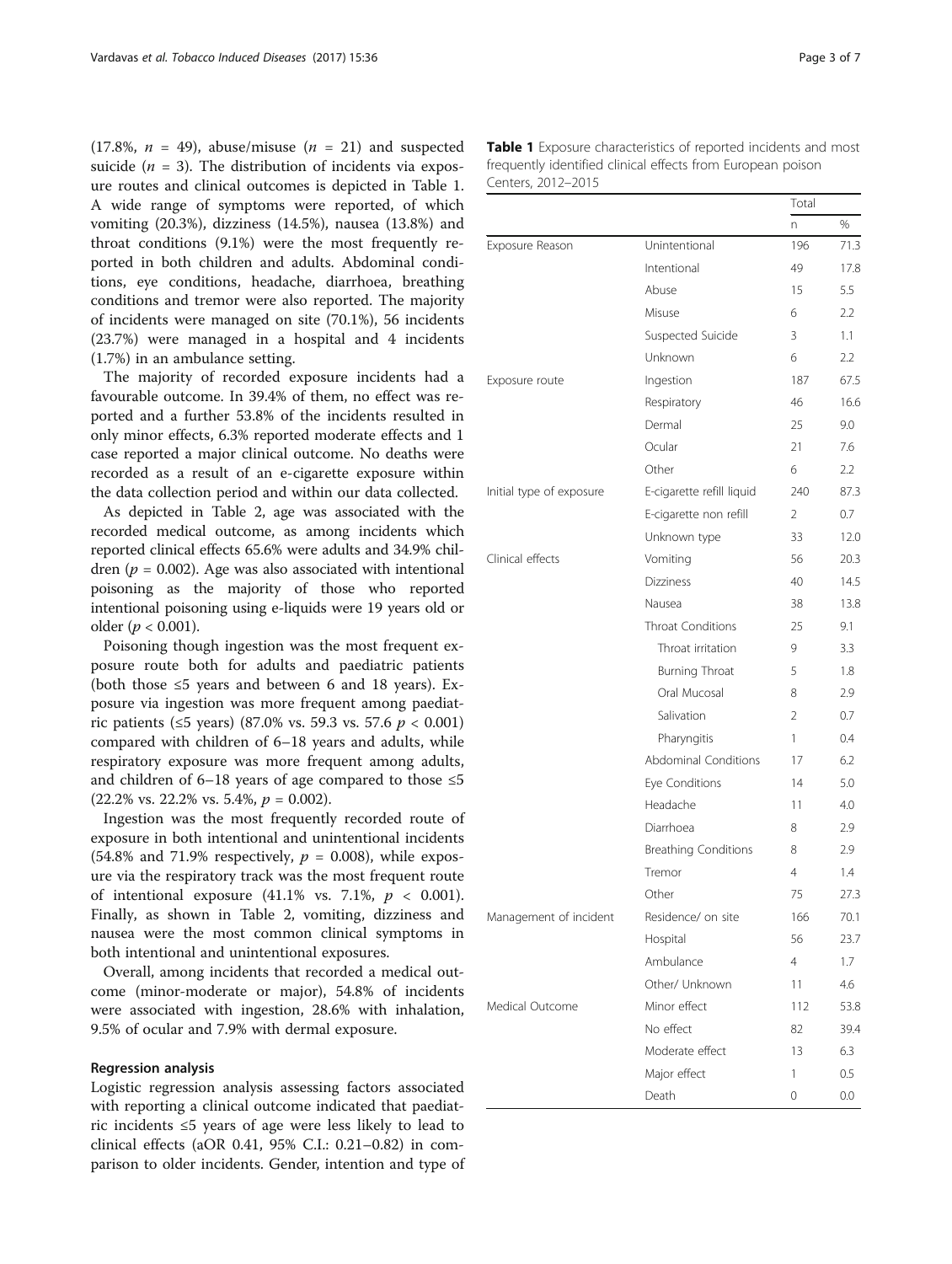<span id="page-3-0"></span>

| <b>Table 2</b> Bivariate analysis of reported exposures to e-cigarettes from European poison Centers, 2012–2015 |  |  |  |
|-----------------------------------------------------------------------------------------------------------------|--|--|--|
|                                                                                                                 |  |  |  |

|                             | All  | $\leq$ 5 years |      |                |      |                | 6-18 years |                | Adults<br>(≥19 years) |      | p-value        | Intentional |                |         | Unintentional | p-value      | No effect |                | Effect  |  | p-value |
|-----------------------------|------|----------------|------|----------------|------|----------------|------------|----------------|-----------------------|------|----------------|-------------|----------------|---------|---------------|--------------|-----------|----------------|---------|--|---------|
|                             | $\%$ | n              | %    | n.             | $\%$ | n.             | %          | n              |                       | $\%$ | n              | %           | n              |         | $\%$          | n            | %<br>n    |                |         |  |         |
| Age                         |      |                |      |                |      |                |            |                |                       |      |                |             |                |         |               |              |           |                |         |  |         |
| 5 years                     | 33.2 | 92             |      |                |      |                |            |                |                       | 5.5  | $\overline{4}$ | 44.4        | 87             | < 0.001 | 45.1          | 37           | 22.2      | 28             | 0.002   |  |         |
| 6-18 years                  | 9.8  | 27             |      |                |      |                |            |                |                       | 11.0 | 8              | 8.7         | 17             |         | 8.5           | 7            | 12.7      | 16             |         |  |         |
| $\geq$ 19 years             | 57.0 | 158            |      |                |      |                |            |                |                       | 84.7 | 61             | 46.9        | 92             |         | 46.3          | 38           | 65.6      | 82             |         |  |         |
| Gender                      |      |                |      |                |      |                |            |                |                       |      |                |             |                |         |               |              |           |                |         |  |         |
| Female                      | 49.4 | 115            | 50.8 | 34             | 37.5 | 9              | 52.8       | 75             | 0.381                 | 55.9 | 38             | 47.8        | 75             | 0.264   | 50.0          | 39           | 51.2      | 63             | 0.866   |  |         |
| Male                        | 50.6 | 118            | 49.3 | 33             | 62.5 | 15             | 47.2       | 67             |                       | 44.1 | 30             | 52.2        | 82             |         | 50.0          | 39           | 48.8      | 60             |         |  |         |
| Exposure route              |      |                |      |                |      |                |            |                |                       |      |                |             |                |         |               |              |           |                |         |  |         |
| Ingestion                   | 67.8 | 187            | 87.0 | 80             | 59.3 | 16             | 57.6       | 91             | < 0.001               | 54.8 | 40             | 71.9        | 141            | 0.008   | 74.4          | 61           | 54.8      | 69             | 0.004   |  |         |
| Respiratory                 | 16.3 | 45             | 5.4  | 5              | 22.2 | 6              | 22.2       | 35             | 0.002                 | 41.1 | 30             | 7.1         | 14             | <0.001  | 9.8           | 8            | 28.6      | 36             | 0.001   |  |         |
| Dermal                      | 9.1  | 25             | 5.4  | 5              | 11.1 | 3              | 10.8       | 17             | 0.339                 | 1.4  | $\mathbf{1}$   | 12.2        | 24             | 0.006   | 13.4          | 11           | 7.9       | 10             | 0.200   |  |         |
| Ocular                      | 7.6  | 21             | 2.2  | $\overline{2}$ | 3.7  | $\mathbf{1}$   | 11.4       | 18             | 0.021                 | 0.0  | $\mathbf{0}$   | 10.7        | 21             | 0.004   | 6.1           | 5            | 9.5       | 12             | 0.378   |  |         |
| Other                       | 2.2  | 6              | 2.2  | $\overline{2}$ | 7.4  | $\overline{2}$ | 1.3        | $\overline{2}$ | 0.128                 | 2.7  | $\overline{2}$ | 2.0         | $\overline{4}$ | 0.730   | 0.0           | $\mathbf 0$  | 1.6       | $\overline{2}$ | 0.252   |  |         |
| Clinical effects            |      |                |      |                |      |                |            |                |                       |      |                |             |                |         |               |              |           |                |         |  |         |
| Vomiting                    | 20.3 | 56             | 20.7 | 19             | 29.6 | 8              | 18.5       | 29             | 0.410                 | 24.7 | 18             | 17.9        | 35             | 0.212   | 1.2           |              | 33.3      | 42             | < 0.001 |  |         |
| Dizziness                   | 14.5 | 40             | 7.6  | 7              | 25.9 | $\overline{7}$ | 16.6       | 26             | 0.032                 | 21.9 | 16             | 12.2        | 24             | 0.047   | 1.2           | $\mathbf{1}$ | 27.8      | 35             | < 0.001 |  |         |
| Nausea                      | 13.8 | 38             | 8.7  | 8              | 22.2 | 6              | 15.4       | 24             | 0.139                 | 17.8 | 13             | 11.8        | 23             | 0.199   | 1.2           | 1            | 28.6      | 36             | < 0.001 |  |         |
| <b>Throat Conditions</b>    | 9.1  | 25             | 6.5  | 6              | 18.5 | 5              | 8.9        | 14             | 0.161                 | 9.6  | $\overline{7}$ | 7.1         | 14             | 0.506   | 6.1           | 5            | 15.1      | 19             | 0.048   |  |         |
| Abdominal Conditio          | 6.2  | 17             | 5.4  | 5              | 7.4  | $\overline{2}$ | 6.4        | 10             | 0.919                 | 9.6  | 7              | 5.1         | 10             | 0.179   | 1.2           | $\mathbf{1}$ | 10.3      | 13             | 0.010   |  |         |
| Eye Conditions              | 5.1  | 14             | 1.1  | $\mathbf{1}$   | 0.0  | $\mathbf{0}$   | 8.3        | 13             | 0.020                 | 0.0  | $\mathbf{0}$   | 7.1         | 14             | 0.019   | 2.4           | 2            | 7.1       | 9              | 0.139   |  |         |
| Headache                    | 4.0  | 11             | 0.0  | $\mathbb O$    | 11.1 | 3              | 5.1        | 8              | 0.019                 | 6.9  | 5              | 3.1         | 6              | 0.163   | 1.2           | 1            | 7.9       | 10             | 0.034   |  |         |
| Diarrhoea                   | 2.9  | 8              | 0.0  | $\mathbb O$    | 7.4  | $\overline{2}$ | 3.8        | 6              | 0.075                 | 6.9  | 5              | 1.5         | 3              | 0.022   | 0.0           |              | 4.8       | 6              | 0.045   |  |         |
| <b>Breathing Conditions</b> | 2.9  | 8              | 2.2  | $\overline{2}$ | 7.4  | $\overline{2}$ | 2.6        | $\overline{4}$ | 0.334                 | 8.2  | 6              | 1.0         | $\overline{2}$ | 0.002   | 0.0           | $\circ$      | 5.6       | 7              | 0.030   |  |         |
| Tremor                      | 1.4  | $\overline{4}$ | 0.0  | $\mathbf 0$    | 0.0  | $\mathbf{0}$   | 3.2        | $\overline{4}$ | 0.215                 | 4.1  | 3              | 0.5         | $\mathbf{1}$   | 0.030   | 0.0           | $\circ$      | 3.2       | $\overline{4}$ | 0.103   |  |         |
| Other                       | 27.3 | 75             | 20.9 | 19             | 33.3 | 9              | 29.9       | 47             | 0.230                 | 38.4 | 28             | 23.1        | 45             | 0.012   | 3.7           | 3            | 42.9      | 54             | < 0.001 |  |         |
| Clinical outcome            |      |                |      |                |      |                |            |                |                       |      |                |             |                |         |               |              |           |                |         |  |         |
| No effect                   | 53.8 | 112            | 56.9 | 37             | 30.4 | 7              | 31.7       | 38             | 0.002                 | 18.4 | 9              | 48.3        | 71             | < 0.001 |               |              |           |                |         |  |         |
| Effect                      | 45.7 | 96             | 43.1 | 28             | 69.6 | 16             | 68.3       | 82             |                       | 81.6 | 40             | 51.7        | 76             |         |               |              |           |                |         |  |         |
| Minor effect                | 39.4 | 82             | 38.5 | 25             | 52.2 | 12             | 62.5       | 75             |                       | 81.6 | 40             | 51.7        | 76             |         |               |              |           |                |         |  |         |
| Moderate/Major effect       | 6.3  | 14             | 4.6  | 3              | 17.4 | $\overline{4}$ | 5.8        | 7              |                       | 0.0  | $\mathbf{0}$   | 0.0         | 0              |         |               |              |           |                |         |  |         |

The numbers in bold are significant with a  $p$ -value at least <0.05 as defined through Chi-squared tests

refill device did not have a significant impact on reporting a clinical effect as outlined in Table 3.

Table 3 Parameters associated with the appearance of a clinical effect among e-cigarette exposure incidents reported to European Poison Centers, 2012–2015  $(n = 172)$ 

Table [4](#page-4-0) depicts the logistic regression analysis that evaluated the factors associated with each route of exposure. Paediatric incidents ≤5 years were 4.36 times more likely to be exposed through ingestion in comparison to adults (95% C.I.: 1.87–10.18) while they were less likely to be exposed through an ocular route (aOR 0.10, 95%C.I: 0.02–0.48). Respiratory exposure was less likely to occur unintentionally (aOR 0.15, 95% C.I.: 0.07–0.32), while dermal exposure was 13.2 times more likely to occur unintentionally (aOR 13.22, 95% C.I.: 1.70–102.56). Refillable e-cigarette liquids were associated more often with exposures via ingestion (aOR 13.05, 95% C.I.:3.11-) and less often via the ocular route

|           | 1.01               |                     |         |
|-----------|--------------------|---------------------|---------|
|           |                    | aOR (95% CI)        | p-value |
| Age       | $\geq$ 19 years    | <b>RFF</b>          |         |
|           | $6-18$ years       | $0.80(0.28 - 2.27)$ | 0.678   |
|           | $\leq$ years       | $0.41(0.21 - 0.82)$ | 0.011   |
| Gender    | Male               | RFF                 |         |
|           | Female             | $0.84(0.44 - 1.57)$ | 0.580   |
| Intention | Intentional        | <b>RFF</b>          |         |
|           | Unintentional      | $0.25(0.11 - 0.59)$ | 0.002   |
| Type      | Non-refill/Unknown | RFF                 |         |
|           | Refillable         | $1.04(0.30 - 3.61)$ | 0.947   |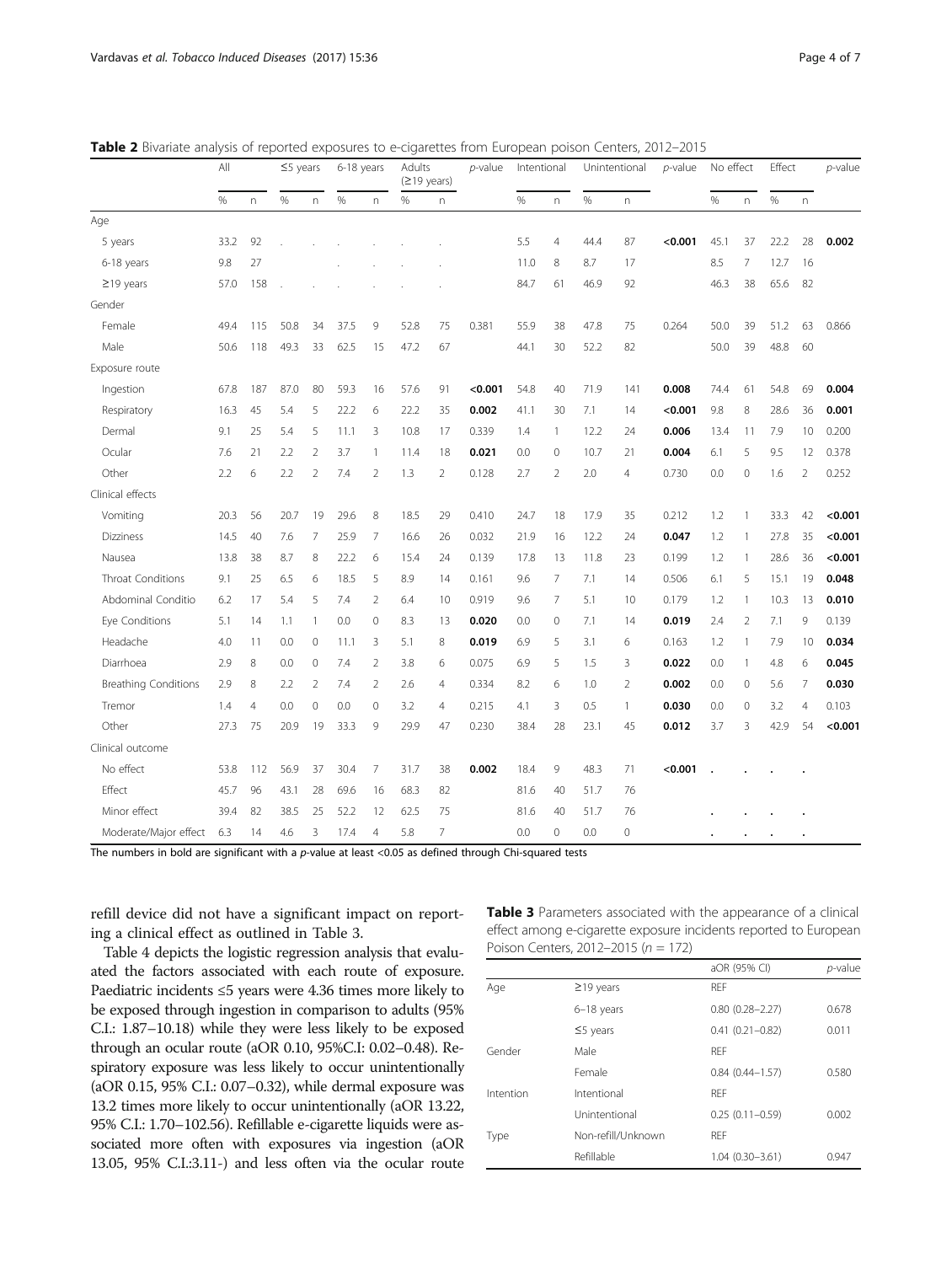|                           | Ingestion ( $n = 199$ ) |            | Respiratory ( $n = 199$ ) |            | Dermal $(n = 187)$       |            | Ocular ( $n = 156$ ) |            |  |
|---------------------------|-------------------------|------------|---------------------------|------------|--------------------------|------------|----------------------|------------|--|
|                           | aOR (95% CI)            | $p$ -value | aOR (95% CI)              | $p$ -value | aOR (95% CI)             | $p$ -value | aOR (95% CI)         | $p$ -value |  |
| Age                       |                         |            |                           |            |                          |            |                      |            |  |
| $\geq$ 19 years           | <b>REF</b>              |            | <b>REF</b>                |            | <b>REF</b>               |            | <b>REF</b>           |            |  |
| $6-18$ years              | $1.15(0.45 - 2.97)$     | 0.766      | $0.97(0.30 - 3.11)$       | 0.958      | $1.30(0.32 - 5.28)$      | 0.709      | $0.27(0.03 - 2.35)$  | 0.236      |  |
| $\leq$ 5 years            | 4.36 (1.87-10.18)       | 0.001      | $0.46(0.15 - 1.42)$       | 0.176      | $0.37(0.11 - 1.20)$      | 0.096      | $0.10(0.02 - 0.48)$  | 0.004      |  |
| Gender                    |                         |            |                           |            |                          |            |                      |            |  |
| Male                      | <b>REF</b>              |            | <b>REF</b>                |            | <b>REF</b>               |            | <b>REF</b>           |            |  |
| Female                    | $1.12(0.62 - 2.02)$     | 0.717      | $0.89(0.42 - 1.87)$       | 0.596      | $0.80(0.31 - 2.06)$      | 0.648      | $2.16(0.78 - 5.95)$  | 0.137      |  |
| Exposure                  |                         |            |                           |            |                          |            |                      |            |  |
| Intentional               | <b>REF</b>              |            | <b>REF</b>                |            | <b>REF</b>               |            |                      |            |  |
| Unintentional             | 1.50 (0.79 - 2.82)      | 0.215      | $0.15(0.07 - 0.32)$       | < 0.001    | 13.22 (1.70-102.56)      | 0.014      | $\qquad \qquad$      |            |  |
| Type                      |                         |            |                           |            |                          |            |                      |            |  |
| Non-refillable or Unknown | REF                     |            | <b>REF</b>                |            |                          |            | <b>REF</b>           |            |  |
| Refillable e-cigarette    | 13.05 (3.11-54.72)      | < 0.001    | $0.32(0.08 - 1.27)$       | 0.107      | $\overline{\phantom{a}}$ |            | $0.14(0.03 - 0.71)$  | 0.017      |  |

<span id="page-4-0"></span>Table 4 Parameters associated with e-cigarette exposure routes for incidents reported to European Poison Centers, 2012-2105

(aOR 0.14, 95% C.I.: 0.03–0.71) in comparison to incidents attributed to non-refillable/unknown e-cigarette devices.

## **Discussion**

This is the first study to report exposure incidents attributable to e-cigarettes, as recorded by poison centers in multiple EU MS. Our results indicated that unintentional exposure to e-cigarette refill liquids were responsible for the majority of the reported incidents. The most frequent route of exposure occurred as ingestion or respiration.

The human toxicity of nicotine has become increasingly relevant in the past few years through marketing of new nicotine-containing products, such as smokeless tobacco and liquids for electronic nicotine delivery systems (electronic cigarettes) that are readily available in most countries [\[12\]](#page-6-0). This phenomenon has resulted in unprecedented access to potentially toxic doses of nicotine and other harmful compounds in the home [\[13\]](#page-6-0).

Our results are quite similar in comparison to the US Poison Center report [[14\]](#page-6-0). Vomiting, nausea and dizziness were the most frequent symptoms reported in incidents of e-cigarette exposure both in the US and the EU. Dizziness and throat conditions were more frequent in the EU compared to the US, but the overall profile of clinical effects was quite similar [\[14\]](#page-6-0). While one death was recorded in the US dataset, there were no deaths among the European incidents [\[14](#page-6-0)].

It is likely that the above symptoms are attributable primarily to nicotine, as historical or experimental evidence has indicated that low doses of nicotine may have stimulant effects (e.g., tachycardia), while vomiting is common following ingestion. Signs of central nervous system toxicity may include ataxia and seizures, while as doses increase, loss of nicotinic receptor specificity may

occur and result in signs of muscarinic cholinergic toxicity, including extreme secretions and gastrointestinal disturbance. The highest levels of poisoning can result in neuromuscular blockade, respiratory failure, and death [[13\]](#page-6-0). While the aforementioned symptoms are in line with nicotine poisoning, we cannot rule out that they may also be partially attributable to other ingredients within e-cigarette liquids, which could potentially be harmful if used inappropriately, therefore further research is needed to evaluate the impact of these substances on human health. Our finding that the majority of incidents reported in poison centers refer to unintentional exposure is also consistent with published data [[14\]](#page-6-0). However, several incidents of intentional poisoning –suicide attempts- through ingestion have also been reported in the literature [[15](#page-6-0)–[22](#page-6-0)].

Our results also indicated that paediatric patients are more likely to be exposed through ingestion of e-cigarette liquids, which is a subject of concern. This finding is in line with data from the UK National Poisons Information Service, which indicated that 36.4% of the exposure incidents were for children younger than 4 years old [[17](#page-6-0)] while a CDC report noted that young children accounted for more than 50% of the incidents [[4\]](#page-6-0).

Our results also indicated an increase in the number of exposure incidents during the study period, a factor which we hypothesize is associated with the increase in popularity, and hence availability, of e-cigarettes and their refill vials in Europe [[11](#page-6-0)]. Nevertheless, the number of incidents reported to national poison centers were not proportional to either the country's population or the prevalence of ecigarette use. Therefore, they might also reflect reporting procedures or differences in the products used in each country [\[11\]](#page-6-0). Similarly, events related to e-cigarette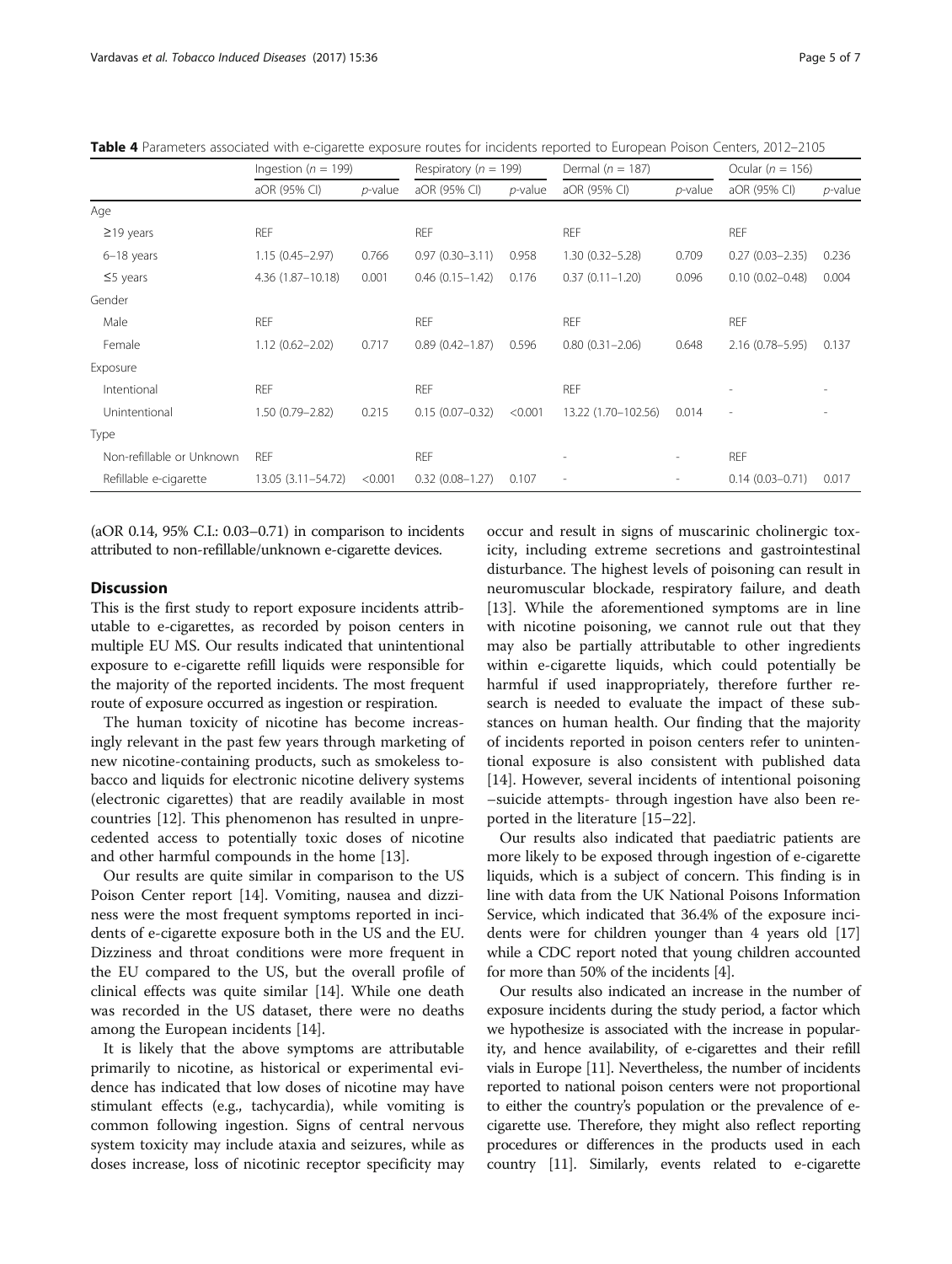product exposure reported to the American Association of Poison Control Centers increased from 2011 to 2014 [\[23](#page-6-0)– [25](#page-6-0)]. A recent retrospective analysis of exposures associated with nicotine and tobacco products among children younger than 6 years old conducted using US National Poison Data System data also indicated a continuing increase in the number of exposures associated with e-cigarettes, which increased almost 15-fold between 2012 and 2015. The increase in the number of exposure incidents and the identified age specific epidemiology of exposures highlights the need for the implementation of design features that could mitigate the incidence of e-cigarette poisonings [[26\]](#page-6-0).

Within the EU, the TPD implementing acts stipulate the need to incorporate child and tamper resistant caps, a parameter that may reduce paediatric incidents attributable to ingestion, while Article  $20(3)(g)$  of the TPD requires EU Member States to ensure that electronic cigarettes and their refill containers have a mechanism that ensures refilling without leakage, a fact that would mitigate the likelihood of dermal/ocular exposures to users. Our study was completed before the implementation of such provisions, therefore further prospective studies are needed so as to assess if the proposed technical parameters would impact the epidemiological trends and characteristics of exposure incidents in EU MS.

This is the first study to report exposure incidents recorded by poison centers in multiple EU MS, results of which are imperatively needed so as to map the existing status quo of e-cigarette exposure incidents before the implementation of the regulations of the TPD in 2016. Despite the above, our analysis has limitations as results cannot be generalized beyond the ten EU MS that contributed data in this analysis, however the alignment with findings from US poison centers indicate the potential common epidemiology of exposure incidents attributable to e-cigarettes. Furthermore as data was retrospectively collected and de-identified and hence limited to those obtained from archive records, further in depth analysis of the data were restricted due to the small sample size of a number of exposure characteristics which led in some cases to wide confidence intervals. Further research using larger datasets is warranted.

## Conclusions

Our study highlighted specific exposure characteristics and routes associated with involuntary exposure to ecigarette refill liquids, with pediatric incidents more likely to be attributable to ingestion. These results indicate that consideration should be given in the technical design features of e-cigarette refill vials, which may limit the risk of accidental ingestion and risks associated with the refilling processes and thereby protect both users and non-users, and especially children. Further research is needed after

the implementation of the legislative design features outlined in the TPD so as to assess their impact on the incidence and characteristics of future exposure incidents.

#### Abbreviations

ENDS: Electronic Nicotine Delivery Systems; EU DG Health and Food Safety: European Directorate General for Health and Food Safety; EU MS: European Member States; FDA: Food and Drug Administration; TPD: Tobacco Products Directive; UK: United Kingdom; US: United States

#### Acknowledgements

This work was produced under the EU Health Programme (2008-2013) in the frame of a service contract with the Consumers, Health, Agriculture and Food Executive Agency (CHAFEA) acting on behalf of the European Commission. The content of this report represents the views of the EUREST Consortium and is its sole responsibility; it can in no way be taken to reflect the views of the European Commission and/or Chafea or any other body of the European Union. The full report of the EUREST Consortium is available from here: [http://ec.europa.eu/](http://ec.europa.eu/health//sites/health/files/tobacco/docs/potentialrisks_specs_refillableecigarettes.pdf) [health//sites/health/files/tobacco/docs/potentialrisks\\_specs\\_refillableecigarettes.pdf](http://ec.europa.eu/health//sites/health/files/tobacco/docs/potentialrisks_specs_refillableecigarettes.pdf)

#### Funding

This research was supported the EU Health Programme (2008–2013) in the frame of a service contract with the Consumers, Health, Agriculture and Food Executive Agency (CHAFEA) acting on behalf of the European Commission.

#### Availability of data and materials

Data sharing is not applicable to this article.

#### Authors' contributions

CIV, CG, AIV, MNT, AMT, PKB, were involved in the study conception and design. FTF was responsible for the data analysis. MO, RK, IV, LS, AA, SP, RT, LG, FR, DG, HS, AB, ED provided the data. All authors contributed to the discussion, interpreted the findings, helped write, reviewed/edited the manuscript for intellectual content, and read and approved the final manuscript.

#### Ethics approval and consent to participate

Not applicable.

#### Consent for publication

Not applicable.

#### Competing interests

The authors declare that they have no competing interests.

#### Publisher's Note

Springer Nature remains neutral with regard to jurisdictional claims in published maps and institutional affiliations.

#### Author details

<sup>1</sup> Biomedical Research Foundation of the Academy of Athens (BRFAAA) Athens, Greece. <sup>2</sup>Institute of Public Health, American College of Greece Athens, Greece. <sup>3</sup>Department of Primary Care and Public Health, School of Public Health, Imperial College London, London, UK. <sup>4</sup>Poisoning Information Center, Estonian Health Board, Tallinn, Estonia. <sup>5</sup>Dutch Poisons Information Center, University Medical Center Utrecht, Utrech, The Netherlands. <sup>6</sup>Swedish Poisons Information Center, SE-171 76 Stockholm, Sweden. <sup>7</sup>National Toxicological Information Center, University Hospital Bratislava, Bratislava, Slovakia.<sup>8</sup>Institute for Medical Research an Occupational Health, Poison Control Center, Zagreb, Croatia. <sup>9</sup>Poison Information Bureau, Health emergency situations center of the Ministry of health, Vilnius, Lithuania. <sup>10</sup>National Institute Of Medical Emergency, Lisboa, Portugal. <sup>11</sup>Poisons Information Center, Vienna, Austria. 12National Public Health Center, National Directorate of Chemical Safety, Health Toxicological Information Service, Budapest , Hungary. 13National Poisons Information Center, Beaumont Hospital, Dublin, Ireland. 14Laboratory of Toxicology, Medical School, University of Crete, Voutes, 71409 Heraklion, Crete, Greece.